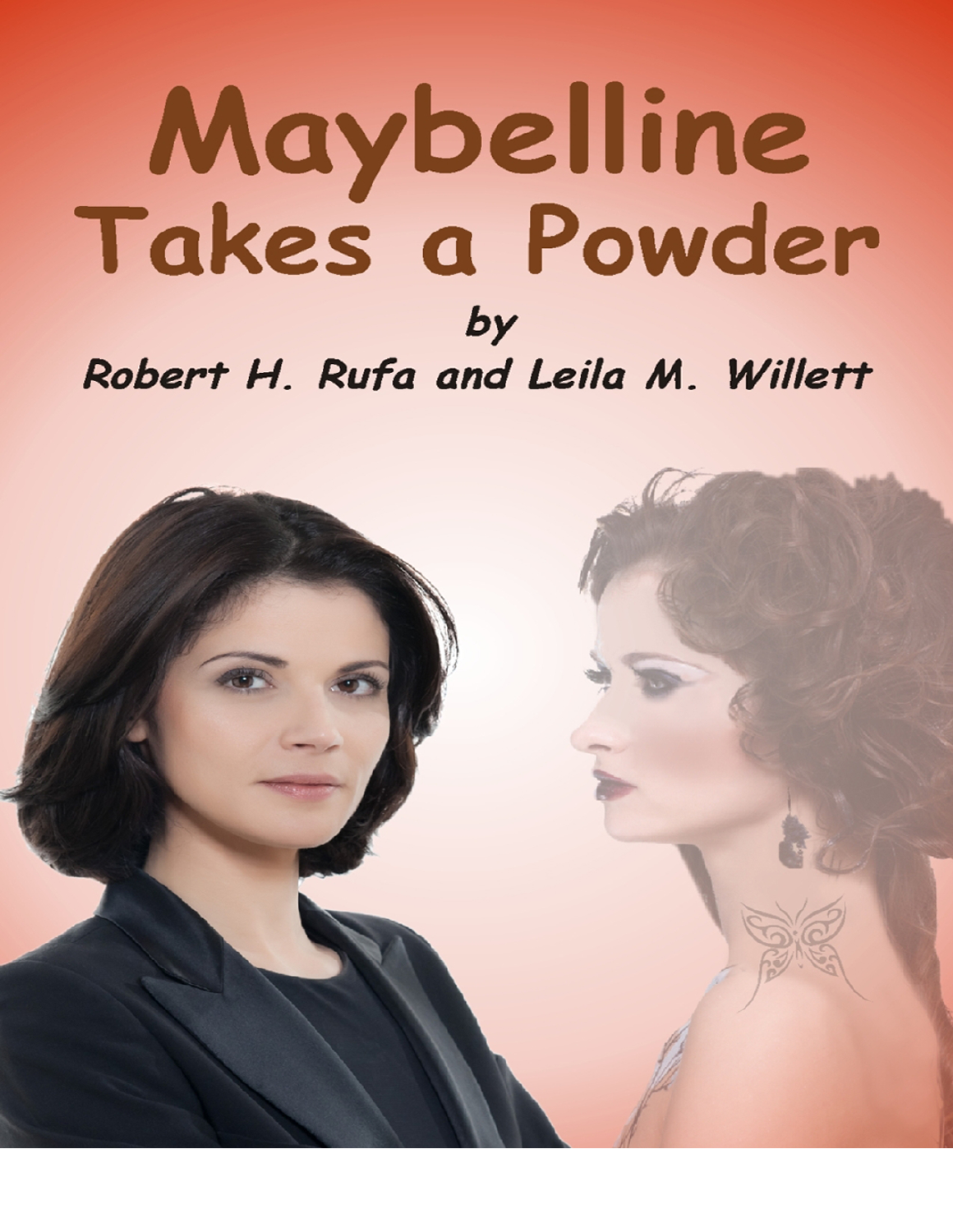# *Maybelline Takes a Powder A Rod Axell-Janine Zimmer Caper by Robert H. Rufa and Leila M. Willett*

*E* 

Strategic Book Publishing & Rights Co.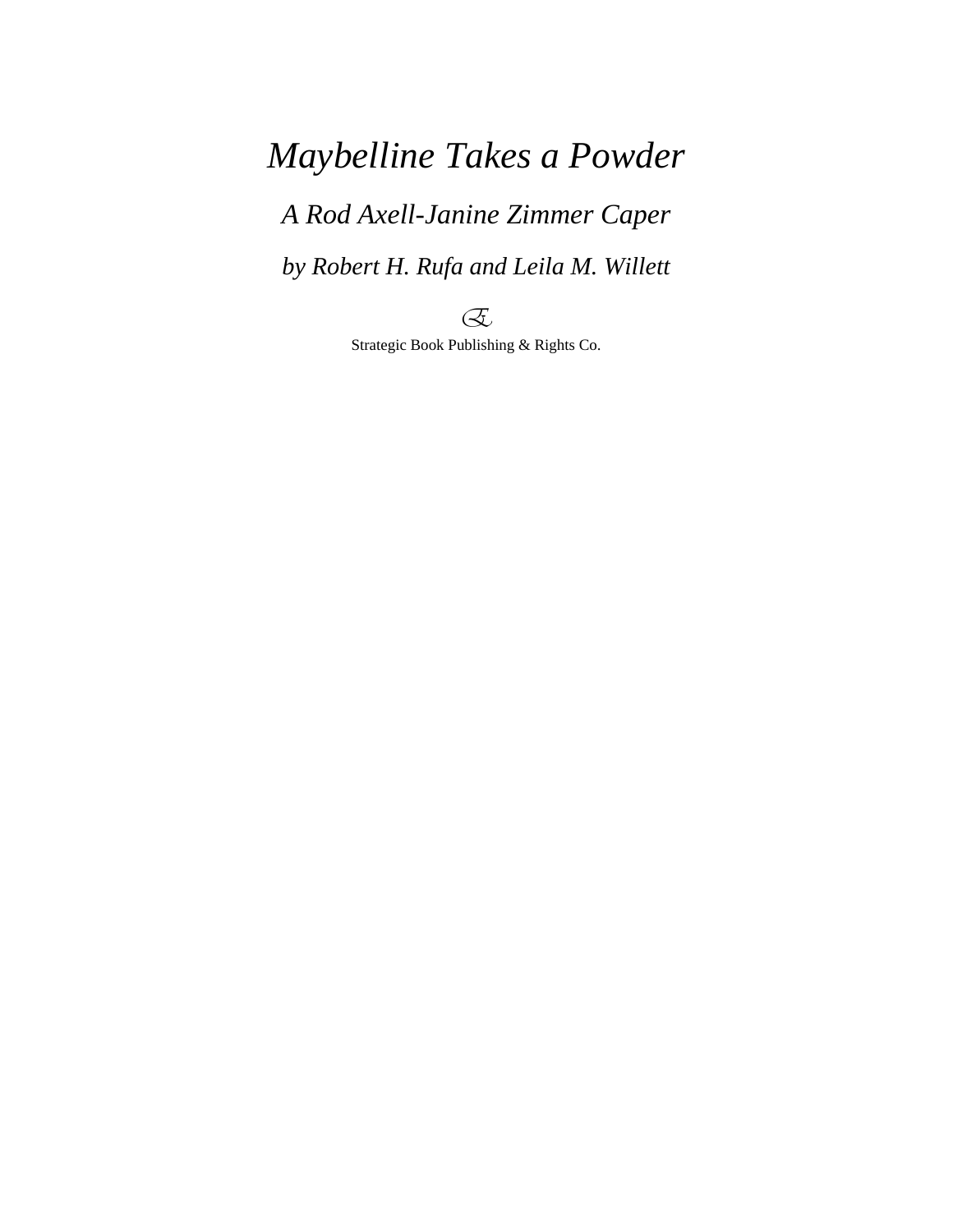Copyright © 2014 Robert H. Rufa and Leila M. Willett - All rights reserved.

No part of this book may be reproduced or transmitted in any form or by any means, graphic, electronic, or mechanical, including photocopying, recording, taping, or by any information storage retrieval system, without the permission, in writing, of the publisher. For more information, send a letter to our Houston, TX address, Attention Subsidiary Rights Department, or email: support@sbpra.net.

Strategic Book Publishing and Rights Co. 12620 FM 1960, Suite A4-507 Houston, TX 77065 www.sbpra.com

ISBN: 978-1-63135-376-5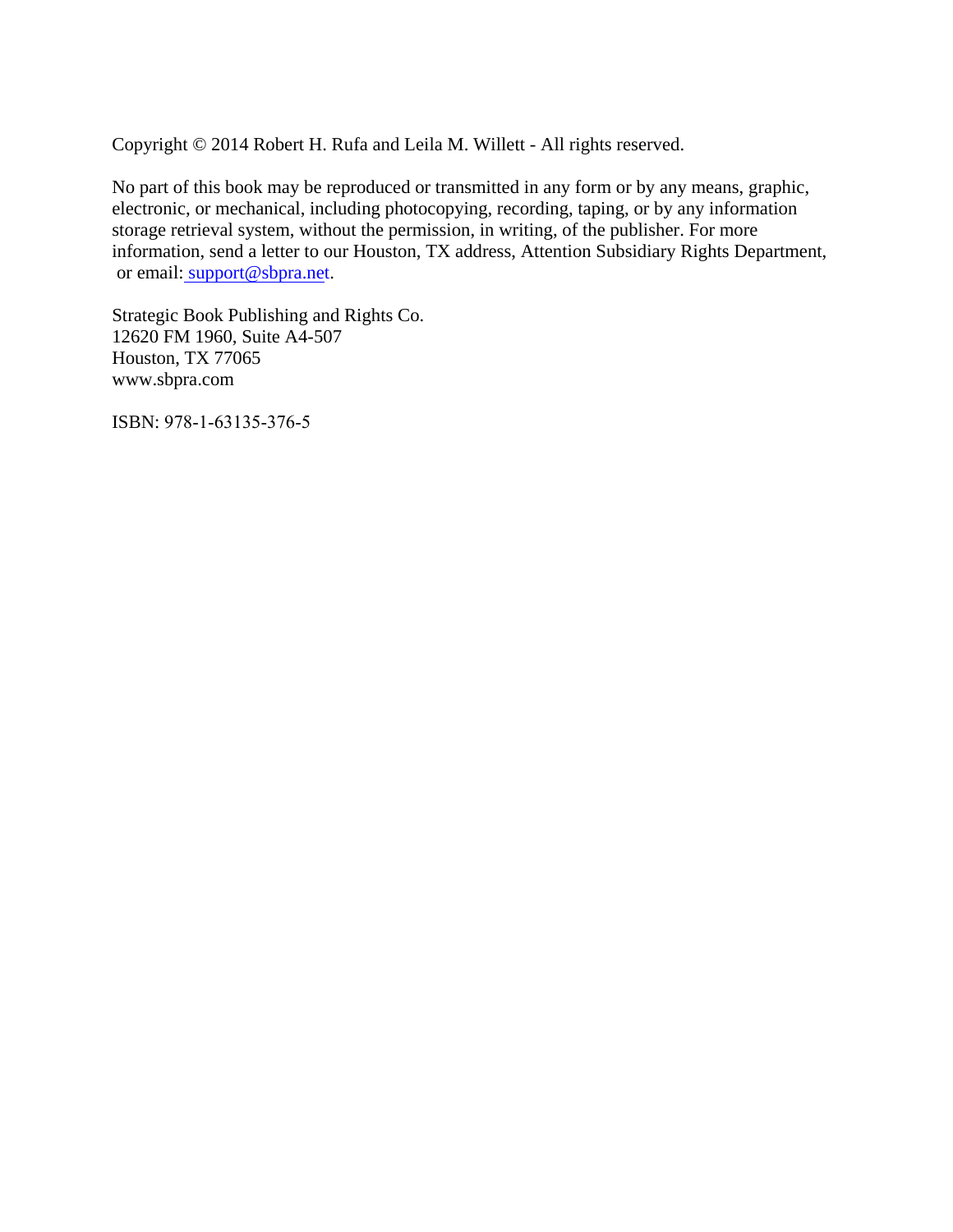# *Dedication*

*Leila*—To my daughter Nickie and my new grandbabies, triplets Danielle, Brogan, and Ryan.

*Robert*—To my son Eric.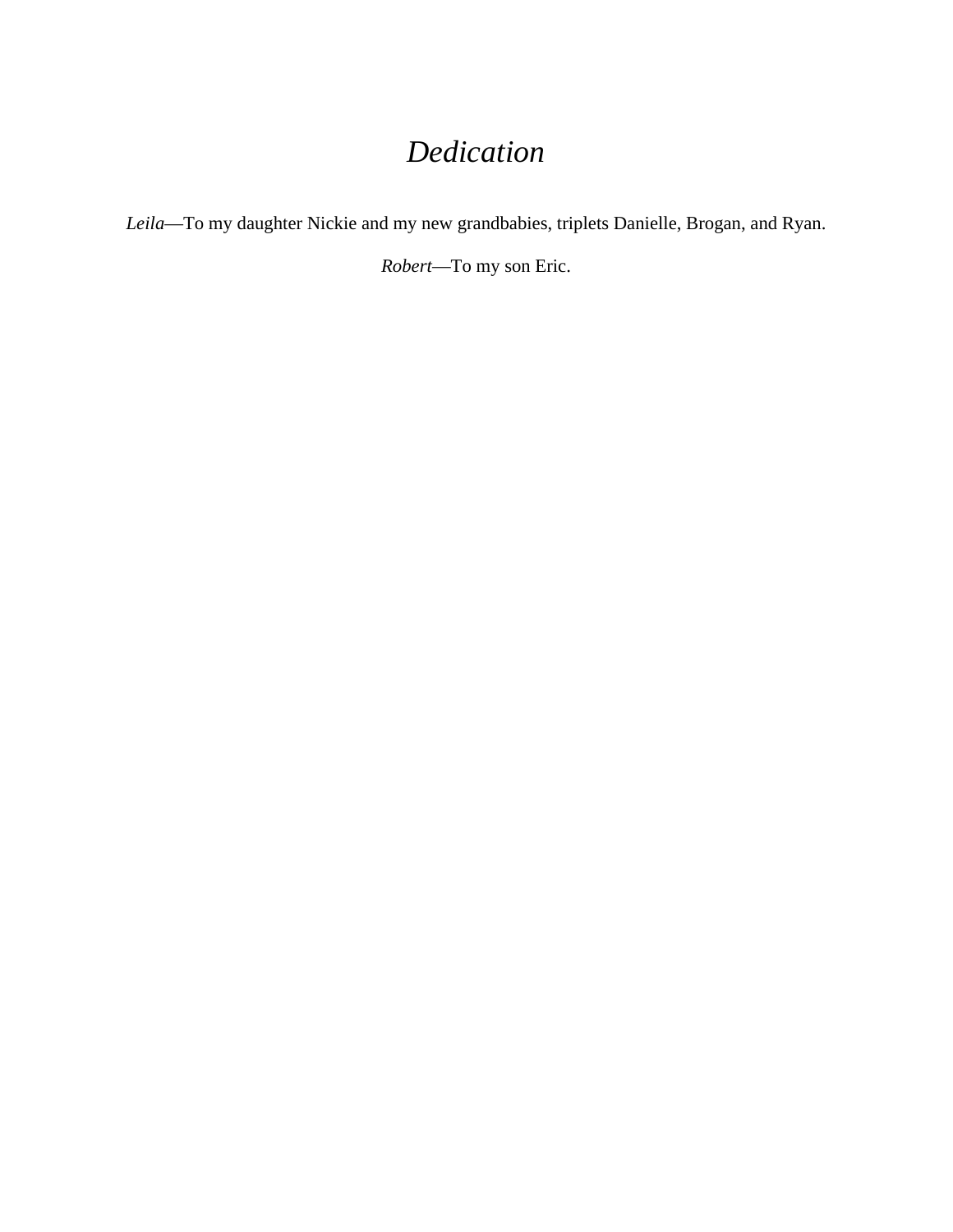## *Preface*

 It's probably not unusual for two writers to collaborate over the Internet, but *Maybelline Takes a Powder* was written that way from beginning to end—sending the MS back and forth via email, and usually brainstorming on Skype. We have never met—in person, that is—but we did meet online (in 2001), and we did become fast friends (and have been friends since). We agree that writing it was a lot of fun, and finally publishing it is a bonus.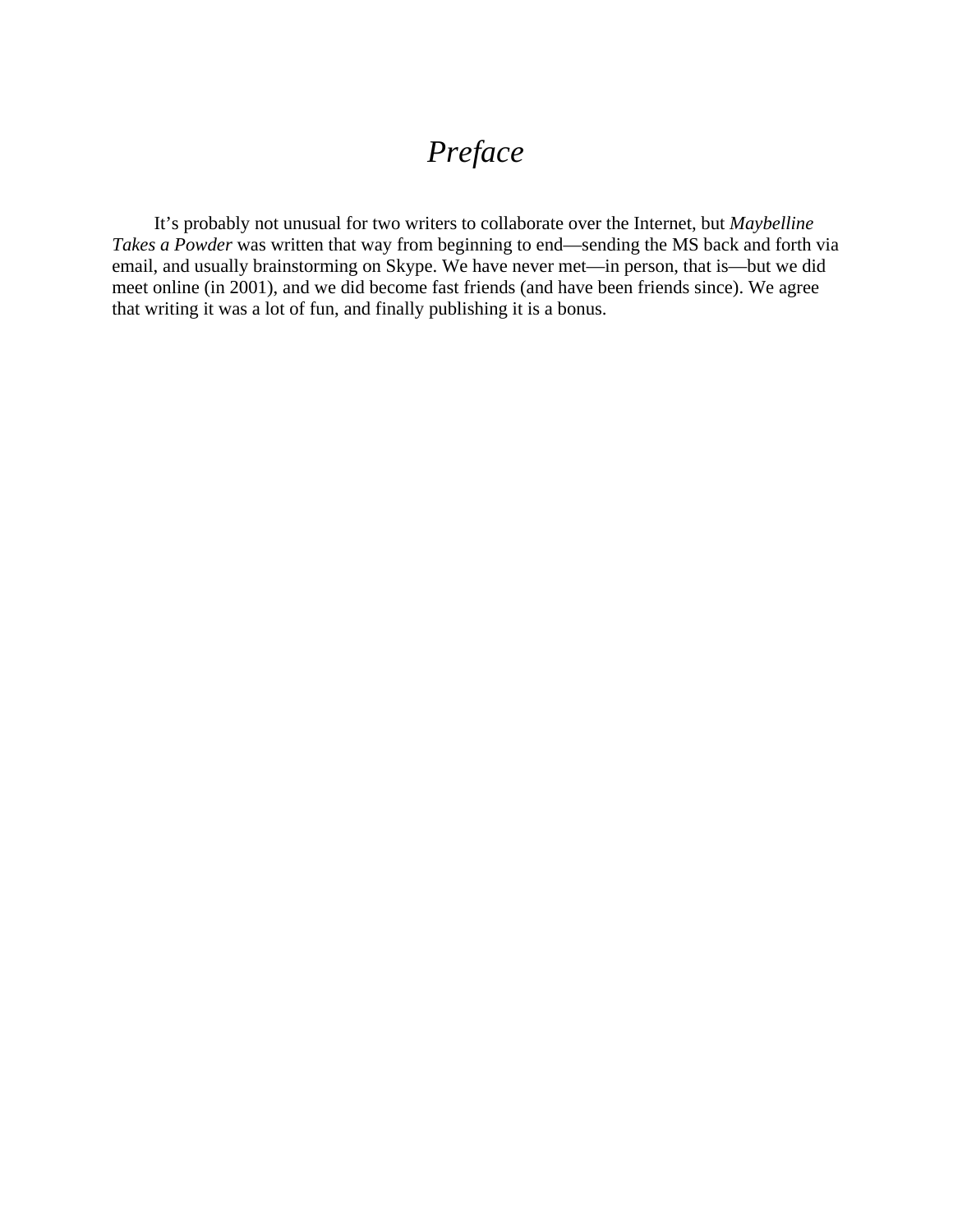## *Chapter 1*

### *Rod*

 It was a crappy day and I was depressed. Outside my office window, pigeon shit dripped from the ledge above. I knew the pigeons were up there laughing, hanging their ugly feathercovered butts over the ledge, taking potshots at my window. It was almost as if they'd conspired to remind me about how my life was going. I wouldn't put it past the little bastards. Ask anyone on the street. They'll tell you how devious pigeons can be.

 A sweet voice floated in from the outer office. "Quit brooding. They're pigeons. They eat, they shit. It's not a conspiracy."

 "I'm not brooding!" I yelled in denial. Of course I was brooding. I'm a private eye. Private eyes brood.

 And don't let the sweet voice fool you. It belongs to a witch named Janine Zimmer. She's been the smiling face of Rod Axell Private Investigations for a little over two years. She occupies the receptionist's desk out front because she looks a lot better than I do. When she's not reading my mind, she keeps the office from plunging into chaos, and she works some of my cases with me. She's also the love of my life.

 Don't get me wrong about the witch thing. I don't mean witch as in *bitch*. I mean witch as in *it drives me nuts when she knows what I'm thinking*. A guy should be able to brood in private. I'm just saying that being in love with a witch can be a bitch sometimes.

 To the rest of the world she projects a cute little down-to-earth-country girl, uncomplicated. But I knew better. She's mysterious, enigmatic, and brilliant. She reads tarot cards. She reads minds. She reads me like a book. She has powers she doesn't realize she has—including an inexplicable power over me. And it's not just her cute little ass.

\*\*\*

 The phone rang, snapping me out of my brood. I was about to reach for it when it quit. I heard Janine say, "Axell-Zimmer Investigations." Cute.

"Rod, phone," she yelled a few moments later. She paused, then added, "It's for you."

 Janine's been after me to get an intercom. Why do women always want to change things? Not that I have a problem with change. An intercom just isn't in the budget.

Her sweet voice floated in again. "We don't have a budget, we have a survival fund." I sighed. "Who is it?"

 "How should I know?" Janine replied. "I'm not psychic." Right—now *she's* in denial. "It's a woman," she added.

A woman—great. She's probably a hottie.

"She sounds like a hottie."

 And me hopelessly faithful. Ah, well. Private detectives always got calls from hot women. Weren't Sam Spade's clients always hot?

"Hey, *Sam*, are you going to pick up?" Janine yelled.

 Jeez, I didn't need an intercom—I needed a tinfoil hat. "Yeah, sure. Wait—tell her I'm with a client," I said, thinking I should seem busy. "No, wait—tell her I'm on the other line—"

"You're *not* with a client, and we don't have another line."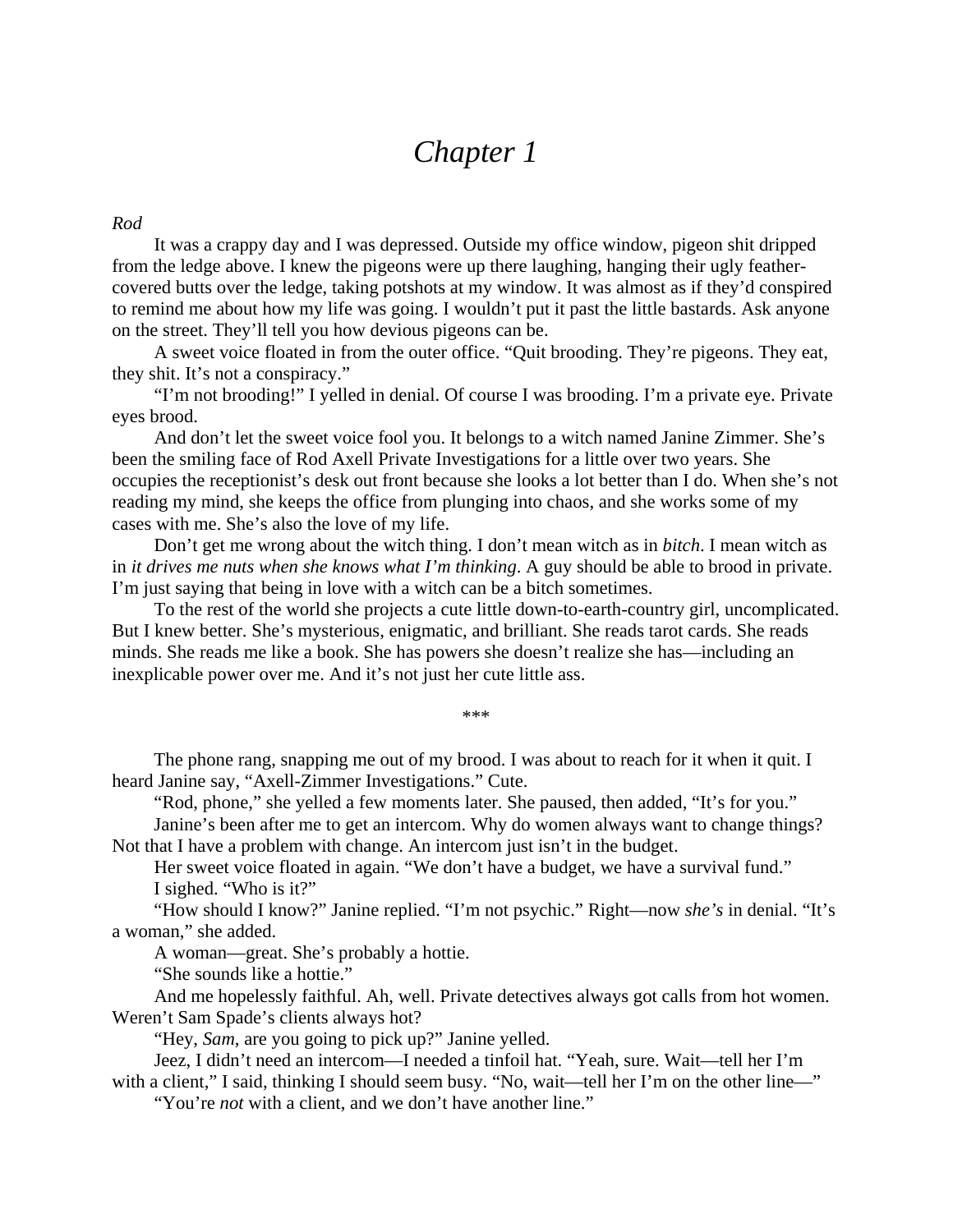I sighed again. "I know that. Okay—I'll pick up." I should know better than to ask Janine to fib for me—she's frighteningly honest. It was probably another divorce case anyway. They were a pain in the ass, but they paid the bills.

 I grabbed the phone, leaned back in my swivel chair, and propped my feet up on my desk. My PI pose. "Rod Axell speaking," I said into the little holes in the phone.

"I need a private detective," the woman said without preamble.

"Well, you called the right number," I told her, hoping I was right.

"I'd like to make an appointment to see you," she said. She sounded a bit unsettled.

 "What's the nature of the case?" I asked, expecting her to say something about a no-good dickhead husband who was screwing around with a bimbo.

"Not over the phone," she said mysteriously.

 Hmmm. "Okay, well," I said, "let's make an appointment. I'll give you back to my secretary." I covered the little holes in the phone with my hand and yelled for Janine to pick up.

"Can't," she yelled back. "I'm in the middle of a reading."

 What? On company time? I uncovered the holes and fibbed into them. "My secretary's on the other line—let me check her appointment book." I'm not above fibbing myself.

"All right," said the voice.

 I covered the holes again and counted to thirty. Then I said, "I seem to have an opening tomorrow at ten."

"It can't wait that long," she said with some urgency.

 "Okay." I glanced at my watch. Almost noon. "How about one today? I have an appointment for lunch, but I can cancel." Another fib. My only appointment was with the two salami sandwiches in my desk drawer.

"That will be fine," she said.

"You didn't tell me your name," I said.

"I know," she said.

 I hesitated, waiting for her to give me her name. She didn't. "Well, I need to write something in my secretary's appointment book," I said lamely. Hell, it would have been nice to write *anything* in the appointment book. It had a lot of blank pages, and some of Janine's doodles.

 "I'm sure you'll think of something," she said. "Besides, it's only an hour from now. My confidence in you would be shaken if you've forgotten by then."

Perish the thought. "All right—see you at one."

Without replying, she hung up. I suppose it would be an understatement to say I was a little curious.

 I hauled myself up out of my chair and walked to the outer office. Janine was concentrating on the tarot cards spread out on her desk. I loved looking at her. She sure didn't look like a witch. She reminded me more of a pixie, with her huge green eyes and rage of dark curls falling over her shoulders. "Honey," I said, leaning against her desk and slipping a finger under the strap of her sundress. Her skin was silky and warm under my fingers. "I've got a client coming in at one. You don't suppose that would give us enough time—"

"No," she said, swatting at my hand.

"What's the deal with the tarot cards anyway? Is that a witchy secret or something?"

"Research. For my book."

*Sure.* It was a witchy secret. She had a lot of those. "Are you sure we don't—"

"No," she said, getting up and standing on her toes to give me a kiss on the lips. "The cards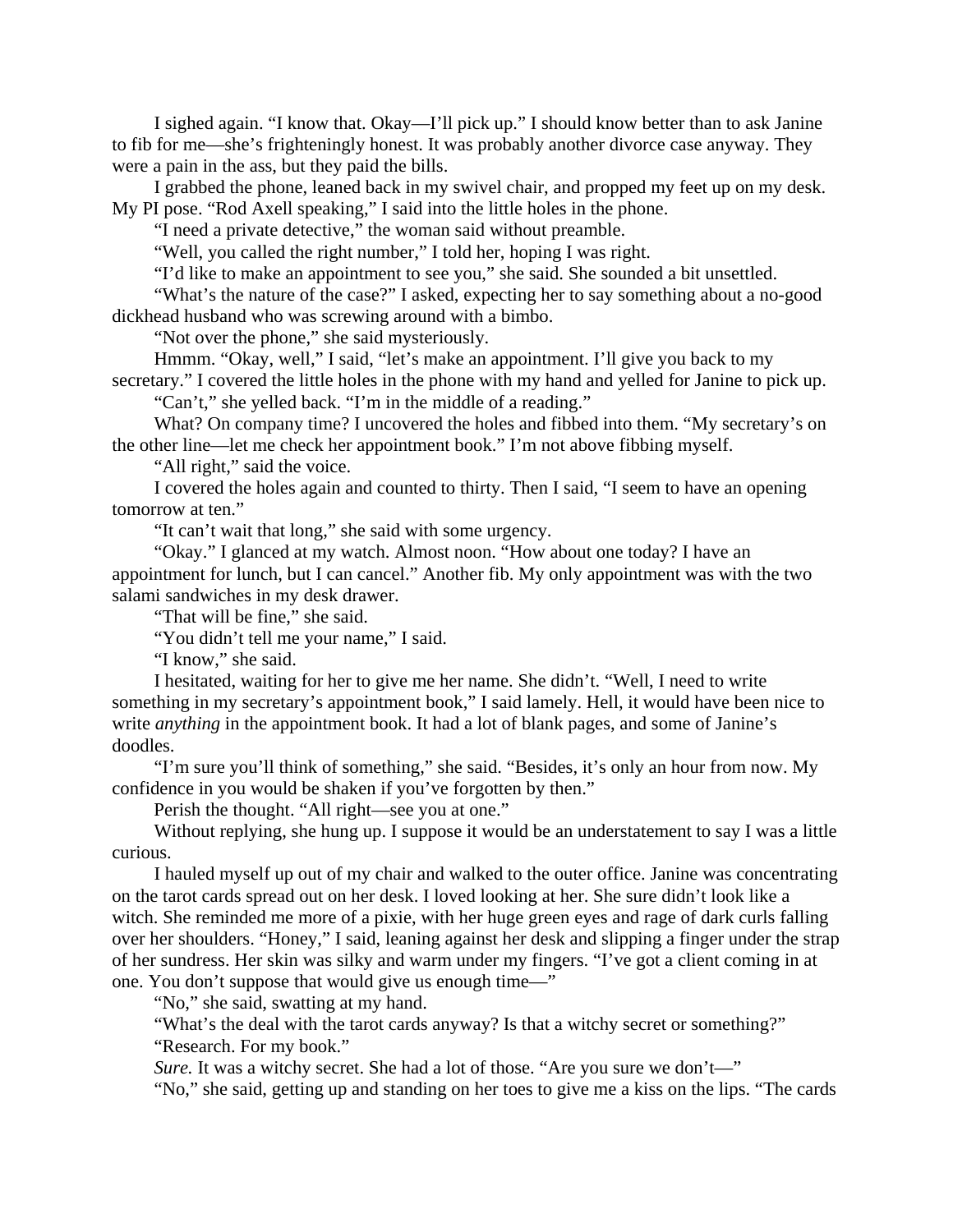say sex on the desk isn't in my immediate future."

"Is it in mine?"

"It better not be," she said, giving me a shove back toward my office.

 "Okay, but could you put tinfoil on the shopping list?" I said over my shoulder as I returned to my desk. I guess it was a small price to pay, because my office would be a cold and lonely place without her. So would my life, such as it was.

She was quiet for a few moments, then she yelled, "She had strange vibes."

"Who?"

"The gorgeous woman on the phone."

"You can really tell that over the phone?"

"She sounded gorgeous, didn't she?"

Nope—wasn't touching that one. "I mean the vibes part."

 She didn't bother to respond to that. Instead she said, "I'll burn some sage after she leaves." Janine burns sage every now and then—it's supposed to keep evil away, if you believe in that sort of thing. I'm not sure I do, but evil was the last thing in the world I needed, no matter what kind of vibes the client gave off. I gotta say, you don't get that kind of service from just any old receptionist.

#### *Janine*

Tinfoil hat. Isn't he cute? Rod thinks I'm a witch. I won't disabuse him of the notion either. I couldn't if I wanted to.

 The nice thing about working here is that sexual harassment isn't a problem, it's one of the fringe benefits. I get to sleep with the boss and I don't have to worry about office gossip. I don't have to worry about climbing the corporate ladder. We don't even have a step stool. There is no glass ceiling, just some peeling paint.

 I'm really not Rod's receptionist, of course—I'm more like a partner, since I work some cases with him. But I do keep his books and answer the phone, and I make him coffee when he's nice. Working with Rod keeps me pretty busy, but I still have enough time to do what I want drive him crazy, and do a little writing.

 Rod also thinks I'm psychic. That might be a little closer to the truth. It's not something I've cultivated. Gram calls it my gift. My mother doesn't talk about it at all. At a young age she established, in no uncertain terms, that it was *not* a gift. I don't really read minds, and I don't know the winning lottery numbers. I can't bend spoons or levitate. I just seem to be a little more sensitive to some people's thoughts and feelings. Mostly people I'm around a lot—like Rod. But you don't have to be too gifted to know what he's thinking. He's just so easy.

Like I knew without looking that Rod was in his PI pose, leaning back in his chair, feet on his big old desk. Brooding again. Rod's really not a brooder, but his birthday is just around the corner. He's turning thirty-nine. That probably pretty much covers his dark mood.

 I don't know why it bothers him so much. Rod's one of those guys who just gets better with age. If this is his midlife crisis, I hope he gets over it soon. He's beginning to make me crazy. It's becoming a little obsessive. He's started getting a few grays around the temples. The obsessive part? He's counted them. Thirty-nine. Ironic? I don't know. I told him it just made him look more distinguished. It didn't help. I told him it could be worse—he could be going bald. That didn't help either. The next night I caught him trying to see the back of his head with a hand-held mirror in the bathroom. I'm trying to be gentle with him—I really am. But if he starts talking about getting a little sports car, I'll have to choke him.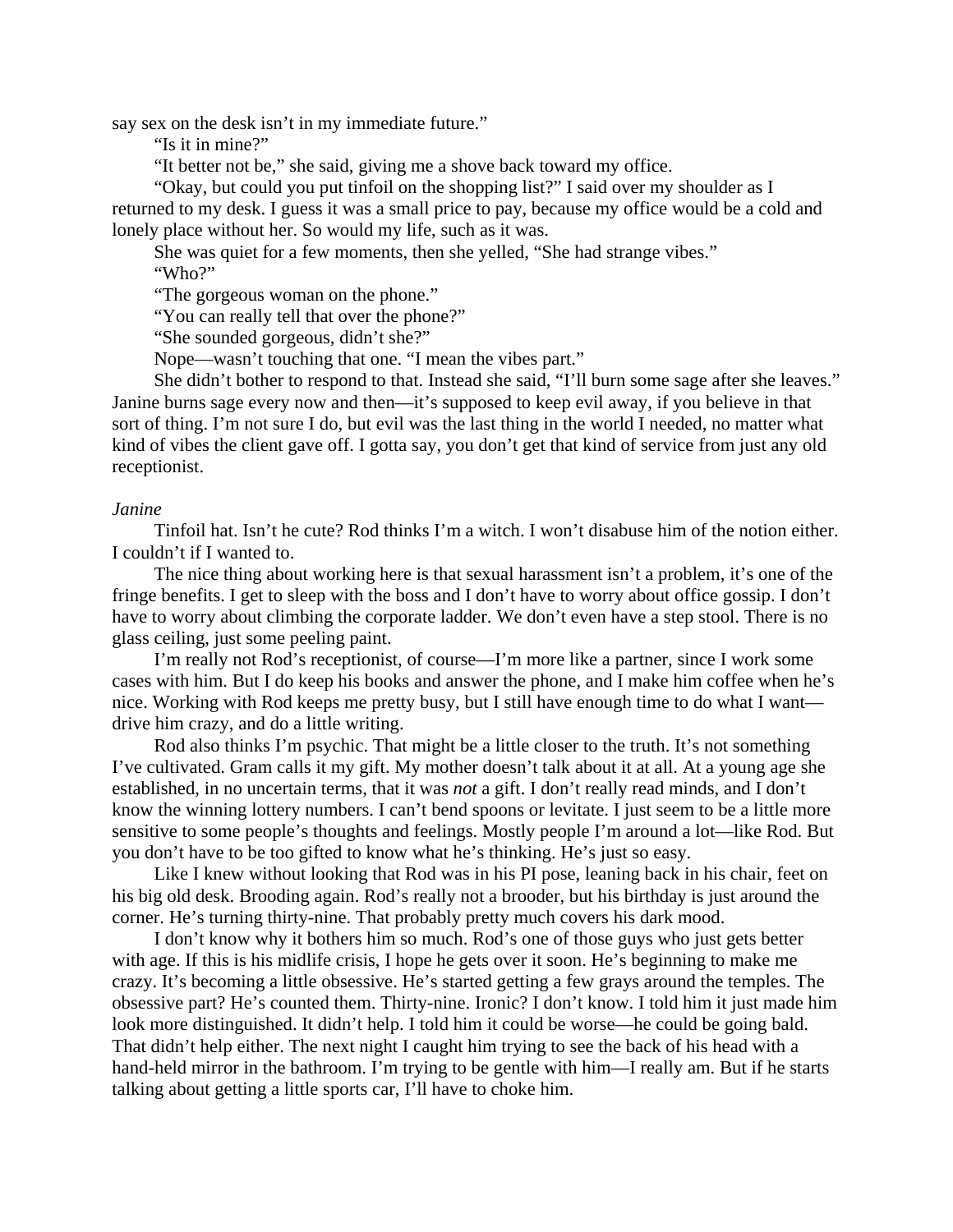I have a feeling this new case is going to take his mind off his brood for a while, though. Maybe I'll forget the sage.

*Rod* 

"Rod," Janine hollered. "Maybe you should put something on your desk to make it look more professional."

"I have something on my desk." *My feet.* 

"Besides your feet."

"Hey."

"Yeah?"

"Could you make that heavy duty tinfoil?"

She laughed. "Sure, Boss."

 Except for the pigeon shit smearing my view of the fire escape, the office looked professional. Well, semi-professional. I'd gotten a real good deal on the rent. This particular little suite had been the former landlord's office. His second wife didn't want to deal with the warped door, balky air conditioner, or the bloodstains left as a result of her husband's death. Suicide had been the official ruling. I really didn't buy the suicide thing at first. But after getting to know his wife, I figure the guy took the easy way out.

 Janine's voice floated through the door again, like a song. "Did you see the paint sample I left you?"

 "Yeah," I said, picking up the samples. Celestial Sea and Morning Mist. Blue. I tossed them in the garbage. "No."

"I could make it worth your while."

 "Yeah?" Janine has made a lot of things worth my while in the past, but I couldn't imagine painting being fun unless you did it in the nude.

"Naked painting could be fun."

 I pulled the paint chips out of the garbage and looked at them again. The thoughts of Janine's perfect little body, naked anywhere, is always appealing, but I liked my walls. Janine refers to them as a dismal gray. I told her dismal gray wasn't a color. The next day she presented me with a paint chip from the local hardware—Dismal Gray. She thinks it's a brooding, depressing color, and she's been after me for months to let her paint the place. Painting isn't on my agenda. I like dismal. Dismal is my middle name.

 One of the first rules of detective work is, if it's furnished and cheap, it works. The office came cheap and furnished. So, it worked. It came complete with a couple of filing cabinets, both battleship gray. They filled out the room and gave me a place for the coffeepot, a few mismatched mugs, and the occasional flowers Janine brought in "to dispel the gloom," as she put it. Both are still pretty much empty, but they go nice with the dismal gray walls.

 My desk was a heavy oak job that must have been built during the First World War. I'm pretty sure the office was built around it because without a chain saw and sledge hammer, there's no way of getting it out of here. Except for some scratches and etched-in graffiti, it was in great shape. Once I'd scrubbed off the blood, it was the perfect place to rest my feet.

 Anyway, painting's really not in the budget. Besides, I'm still dealing with the mental anguish of the area rug she'd picked up at a flea market a year ago. Getting it up the stairs was bad. Getting it under the desk was a day in hell. And, everyone knows a private detective's office was supposed to be dark, brooding and mysterious. She didn't get it—the office had a hardboiled kinda ambiance. I *liked* it.